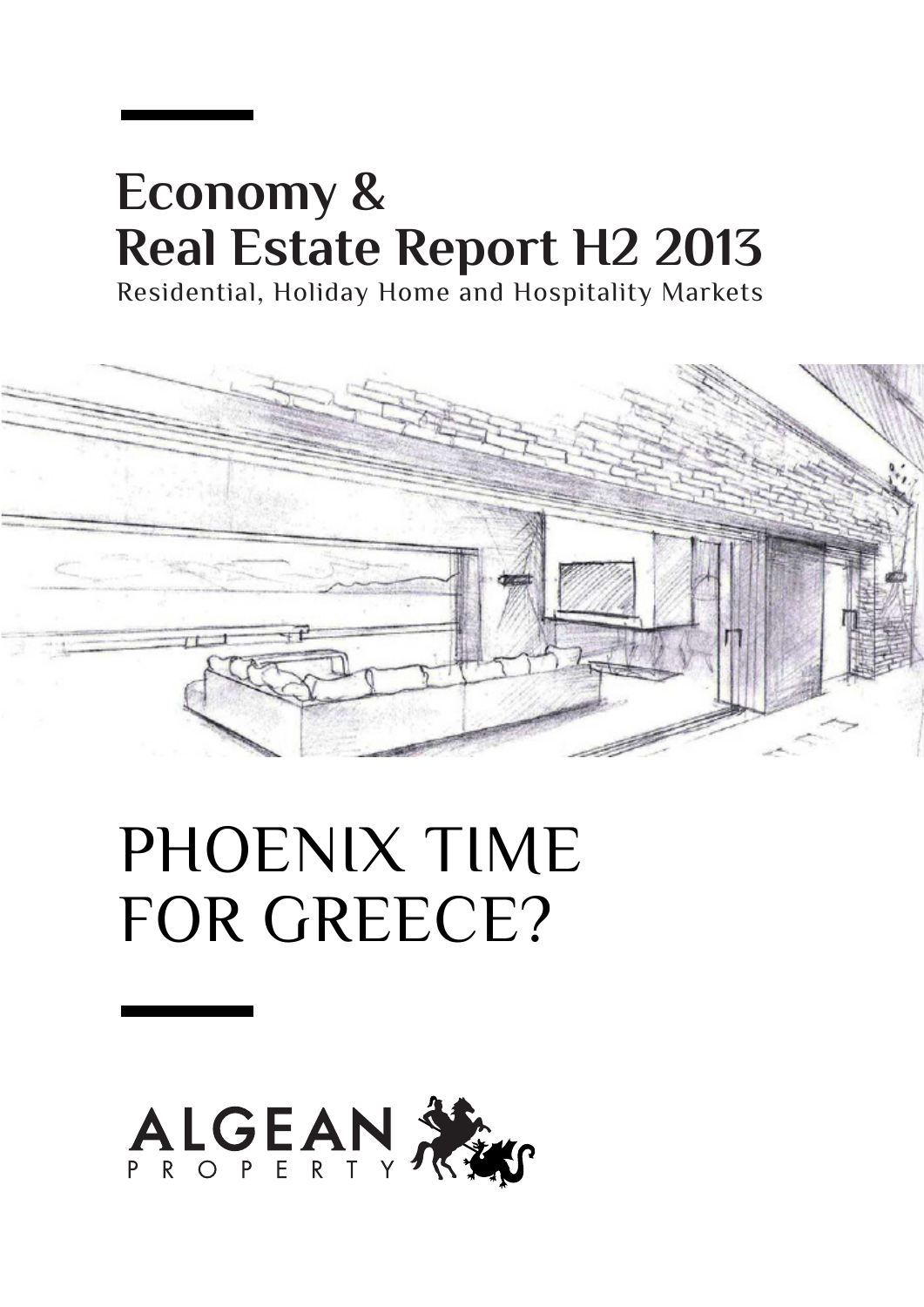

The return of Greece to the markets following a four year absence is signaling the beginning of the recovery period for the country

2014 is expected to be a milestone year as the Greek economy will turn to positive growth after six years of recession. The first encouraging signs appeared from the second quarter of 2013 through an overall slowdown of the recession (Q1:-6.0%, Q2:-4.0, Q3:-3.2% & Q4e:-2.3%). Real GDP growth for 2013 was revised upwards to -3.85% compared to initial estimations:

| IMF                   | $-4.2%$  |
|-----------------------|----------|
| <b>Bank of Greece</b> | $-4.6\%$ |
| <b>OECD</b>           | $-4.8%$  |
| Moody's               | $-5.3%$  |
| <b>UBS</b>            | $-4.5%$  |



Source: Bank of Greece, Eurostat and European Commission

An actual recovery of more than 0.6% of IMF projection is expected for 2014 with a sustainable and robust growth of GDP from 2015.

On other macroeconomic indicators, the consumer price index is estimated to deflate by 0.9% in 2013 and 0.4% in 2014, mainly due to weak domestic demand whilst unemployment rate climbed to 27.3% in 2013 with a potential decrease to 26.2% in 2014 and a further drop to 24% in 2015. At the same time current account deficit narrowed to 2.1% of GDP in 2013 and is expected to go down to 1.9% in 2014 and 1.6% in 2015 influenced by the net exports growth.

The progress of the Greek economy is mainly driven by a remarkable adjustment in the fields of fiscal consolidation and structural reforms in the last four years. The fiscal adjustment, which was mostly based on spending cuts, led to a general government primary surplus of approximately 1.6% of GDP in comparison to the IMF projection for 0.1% deficit in 2013. It is worth mentioning that the primary deficit in 2009 was 10.4% of GDP while the last time that Greece recorded a primary surplus was in 2002. In addition, the trade balance account deficit has contracted extensively to 0.9% of GDP in 2013 from 14.1% of GDP in 2008 and 3.5% of GDP in 2012.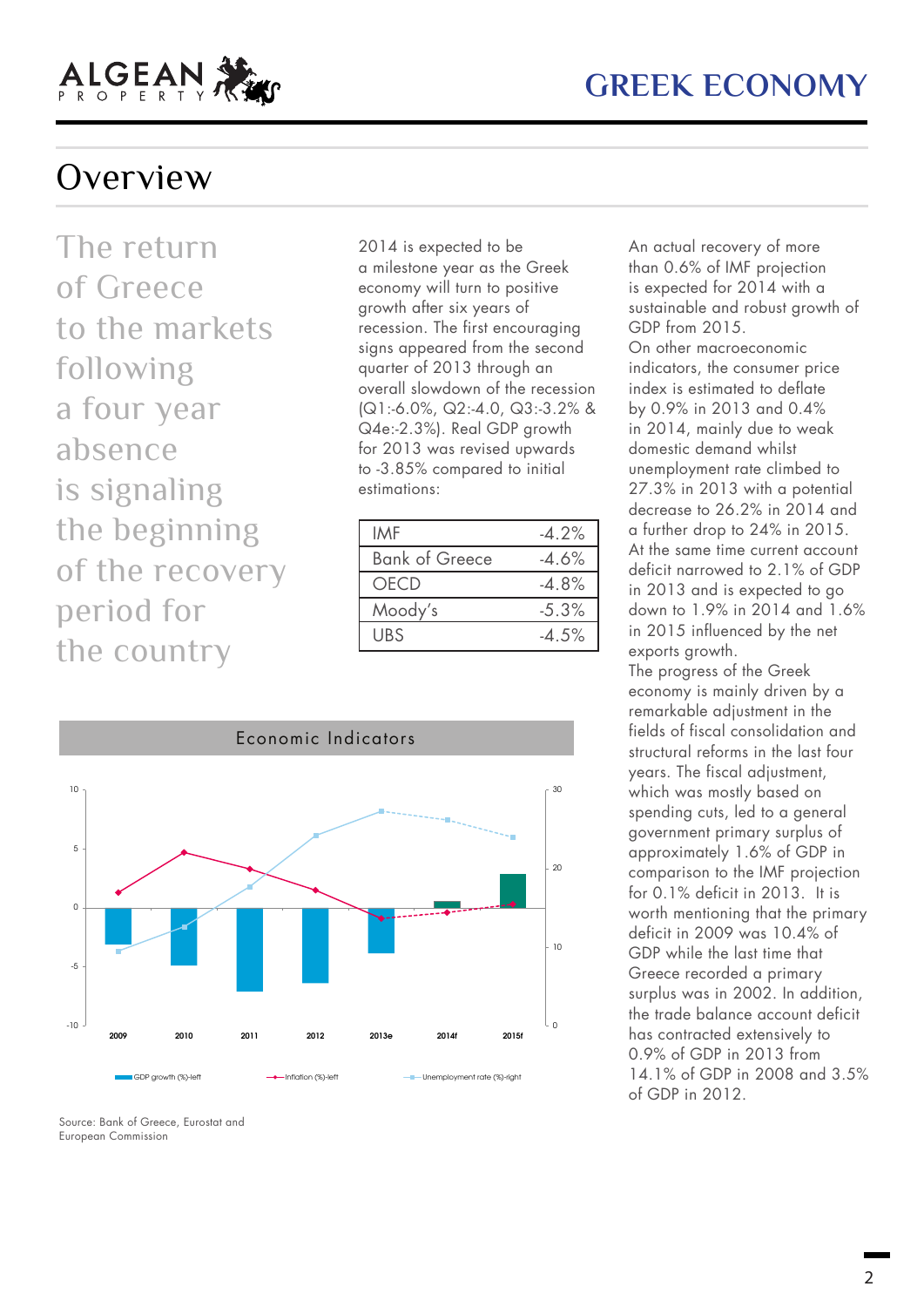



Source: OECD

On the structural reforms side, many reforms have been implemented in sensitive sectors such as the labour and product market as well as the social security and healthcare systems. Greece has the highest rate of implemented structural reforms since 2009 among the OECD countries according to the latest OECD report "Economic Policy Reforms 2012 and 2013: Going for Growth". These improvements have had a significant impact on the pickup of Greece's international competitiveness and the upturn of the economic situation.

The recovery of the Greek economy has been assisted by the decrease

of the Greek bond yields, which have been trading below the 500 base points weighed against the 3,500 base points in the peak of the crisis in March 2012, as well as a substantial inflow of foreign capital which has served mainly to implement bank recapitalization and the privatization program. In the same context the foreign capital inflow in the Athens Stock Exchange (ASE) was estimated at €2.3billion in an 18 month period (June 12-December 13) when the General Index of the ASE recorded a significant return of 157% (June 12: 475 to December 13: 1,220).

Greece has the highest rate of implemented structural reforms since 2009 among the OEC countries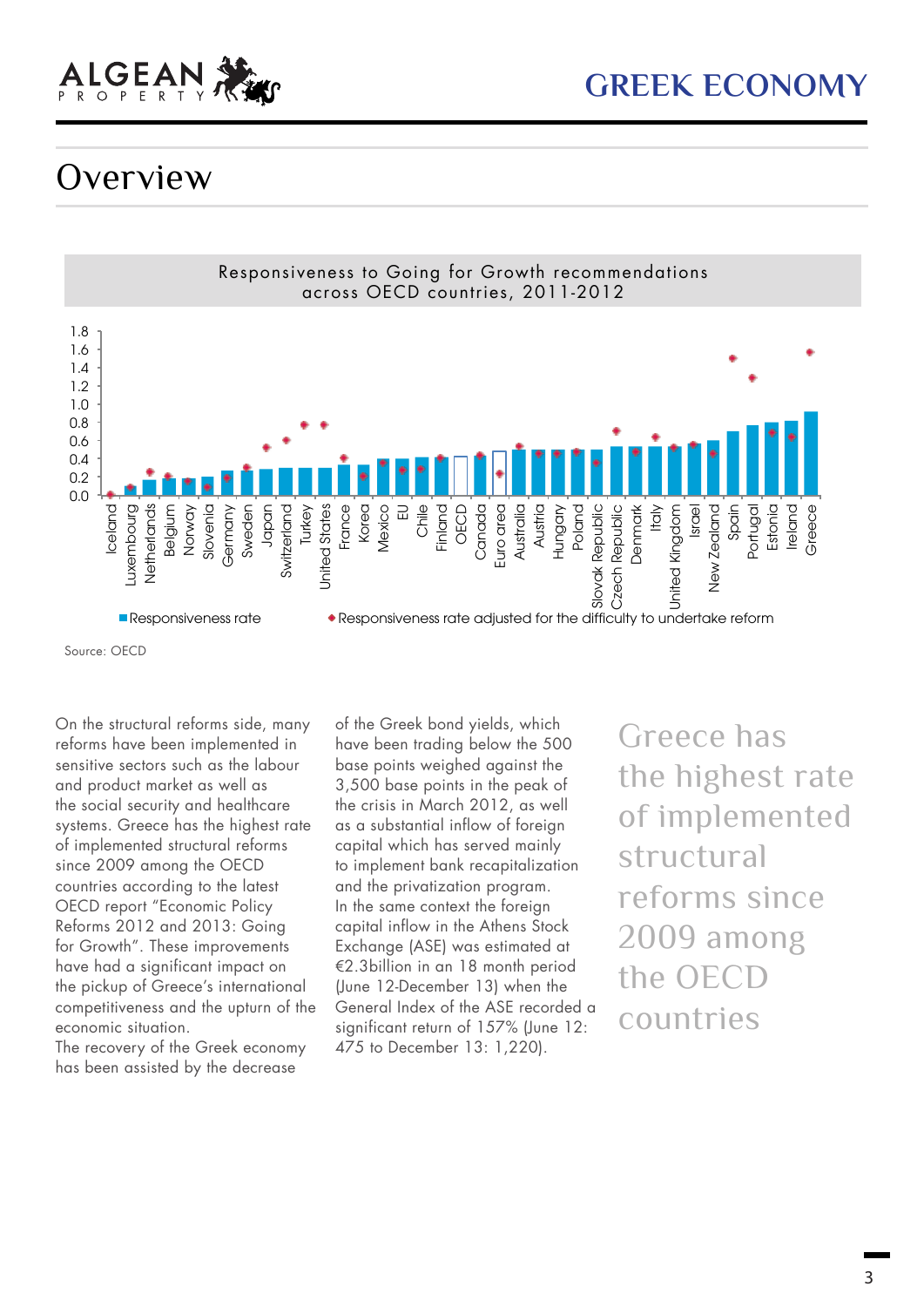



Source: Bank of Greece

In April 2014, the foreign investors reaffirmed their positive sentiment for the Greek Economy with the oversubscription, seven times, on the €3billion issue of a new 5-year Greek government bond. The return of Greece to the markets following a four year absence is signaling the beginning of the recovery period for the country. The Greek Government has to settle the following issues in the coming months in order to

secure the recovery of the economy: a) further realisation of structural reforms

b) agreement with Troika for the funding gap of the period 2014-16 c) ensuring a sustainable solution for the debt d) sustaining a primary surplus

for the coming years e) acceleration of the privatization program and completion of bank

recapitalization.

Potential political instability is the only considerable concern for impeding the recovery of the Greek Economy. The forthcoming Regional & Municipal and European elections in May 2014 will be a crucial test for the Greek government.

| Macroeconomic Data                    |         |         |         |         |         |         |
|---------------------------------------|---------|---------|---------|---------|---------|---------|
| <b>Economic Indicators</b>            | 2009    | 2010    | 2011    | 2012    | 2013e   | 2014f   |
| Population (mil.)                     | 11.2    | 11.2    | 11.1    | 11.1    | 11.1    | 11.0    |
| GDP growth (%)                        | (3.1)   | (4.9)   | (7.1)   | (6.4)   | (3.9)   | 0.6     |
| Inflation $(\%)$                      | 1.3     | 4.7     | 3.3     | 1.5     | (0.9)   | (0.4)   |
| Unemployment rate (%)                 | 9.5     | 12.6    | 17.7    | 24.2    | 27.3    | 26.2    |
| FDI (net inflows in mil. $\epsilon$ ) | 1,753.8 | 249.2   | 822.3   | 1,354.3 | 1,936.5 |         |
| Spread (10year bond)*                 | 238.7   | 950.9   | 3.313.4 | 1,058.4 | 649.0   | 452.0   |
| Athens Stock Exchange*                | 2,196.2 | 1.413.9 | 680.4   | 907.9   | 1,162.7 | 1,323.2 |

Sources: Eurostat, European Commission, IMF, Bank of Greece, Alpha Bank \* Reference date: 04/04/14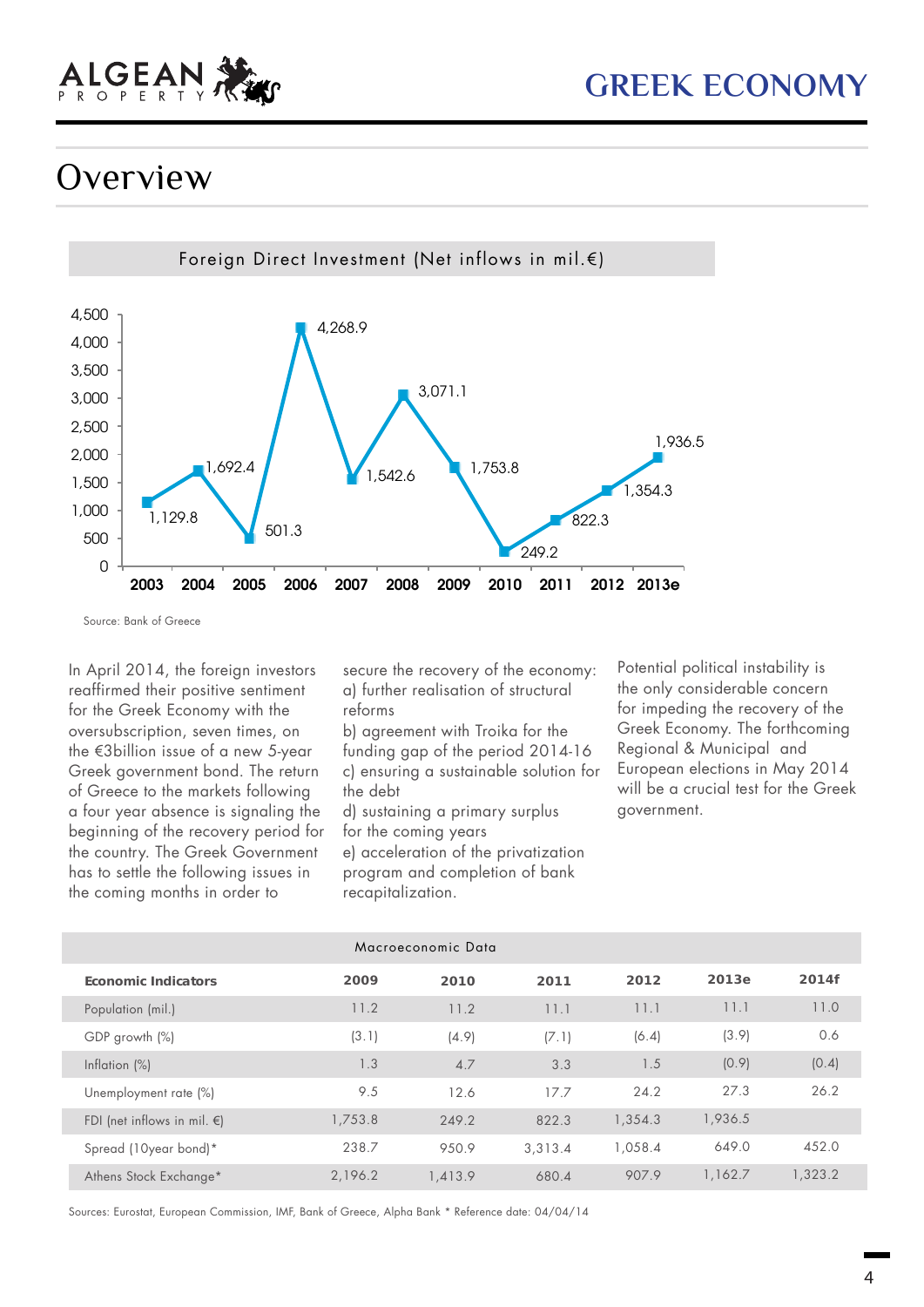

### Tourism

ALGEAN

Tourism was the key driver for the deceleration of the recession and unemployment as well as for the creation of the primary surplus since it was impressively outperformed in 2013. The strong tourism revival confirmed by an 18% increase in tourism receipts to €11.8billion in 2013 from €10billion in 2012 and a 15.5% increase of tourist arrivals to 17.9million from 15.5million for the corresponding years. Tourism's contribution to Greek GDP increased by 1.5% to circa 18% in 2013.

The estimate for 2014 is that tourism receipts will exceed the €13billion with over 18.5million visitors as pre-bookings are recording a double digit growth according to tour operators. The tourism outlook for 2021- 2023 is more than promising with estimates of more than €18-19billion yearly receipts and 22-24 million arrivals based on the latest report of McKinsey and the predictions of the World Travel and Tourism Council.

The necessary conditions for accomplishing these targets are political stability, improving the tourist infrastructure and the implementation of substantial reforms such as the grant of a Schengen visa in less than 48 hours.





The estimate for 2014 is that tourism receipts will exceed the €13billion with over 18.5million visitors

Source: SETE, Bank of Greece

### Building Activity

The construction sector was the most affected by the Greek financial crisis. During a six year period the number of transactions and the volume of building permits in m3 have had a cumulative drop of approximately 85%. However the first encouraging sign

was recorded in the 4th quarter of 2013, as the volume of building permits in m3 increased by 15%

compared to the same quarter of 2012, keeping the full year fall below 26%. In the same vein, the Greek Government and the EU authorities have reached an agreement to restart work on the country's four main highways from November 2013 following a three year hiatus. These developments have had a positive impact on investment in construction sector

which is still low but significantly improved compared to 2012. The real estate reforms planned by the government for residential and high-end hospitality developments, as well as the privatization program of public real estate assets, are expected to boost the building activity especially from the second half of 2014.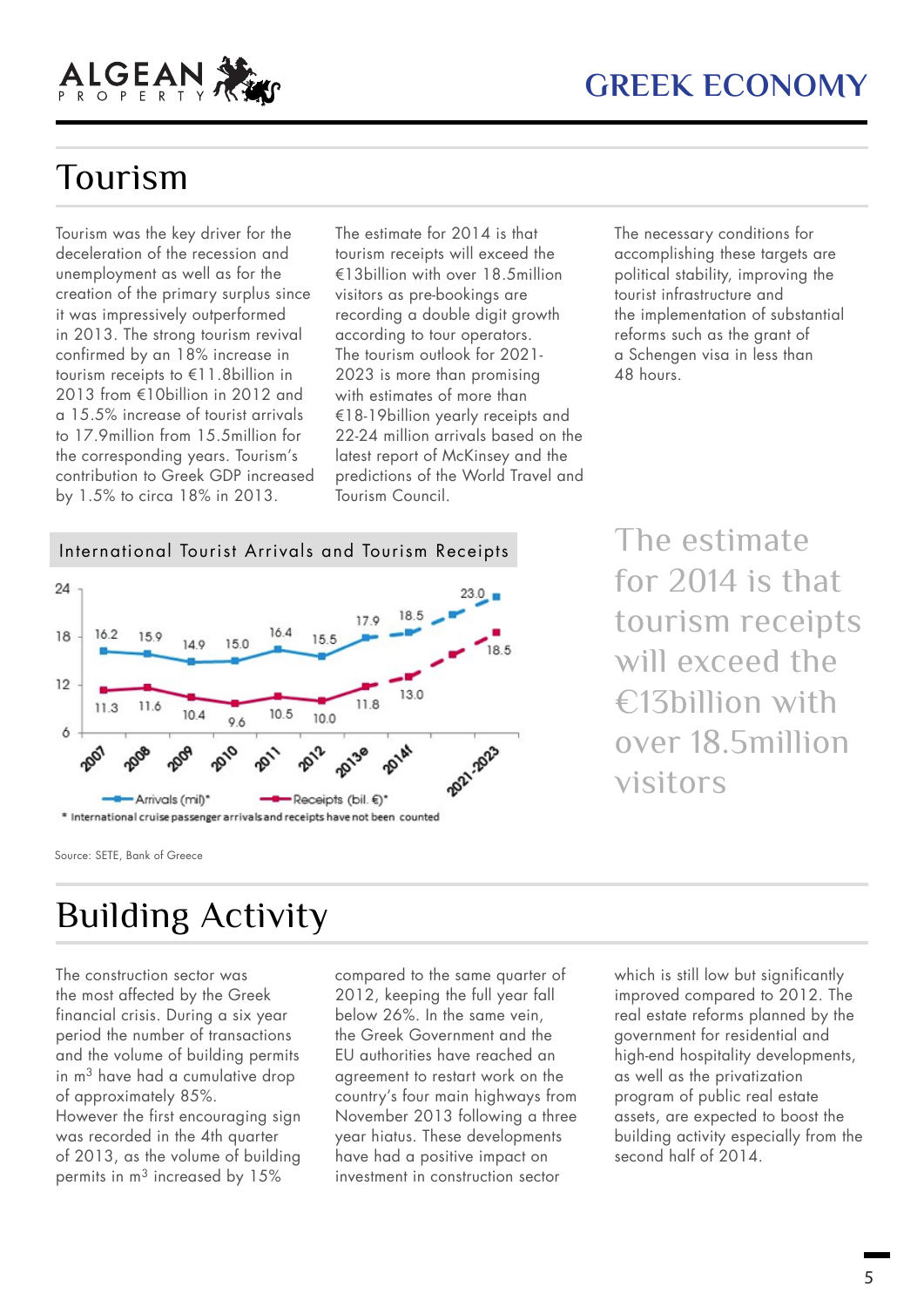

### Market News

• A new legal and spatial planning framework has been introduced to reinforce an investment-friendly environment and facilitate developments in the hospitality segment.

• New incentives have been introduced by the government such as the grant of a resident permit (renewed every five years) for investments in excess of €250,000 to non-EU residents and their families as well as the reduction of real estate transfer tax from 10% to 3%.

• Lacking sufficient transaction comparables in the last 4 years, yield indications continue to be based on estimates given by current supply-demand dynamics.

• Delays have affected the privatization program of public real estate assets despite some noteworthy deals completed in 2013. An acceleration of the program is expected in 2014.

• A considerable improvement in investor sentiment has been noticed, which was driven

by high yields compared to other European countries and substantial devaluation of properties due to the lingering economic crisis.

• The confidence of investors in the positive economic dynamics of the country has led to more than €1.8billion being invested in the real estate sector in 2013, picking up the expectations for the revival of the market.



Source: Algean Property Research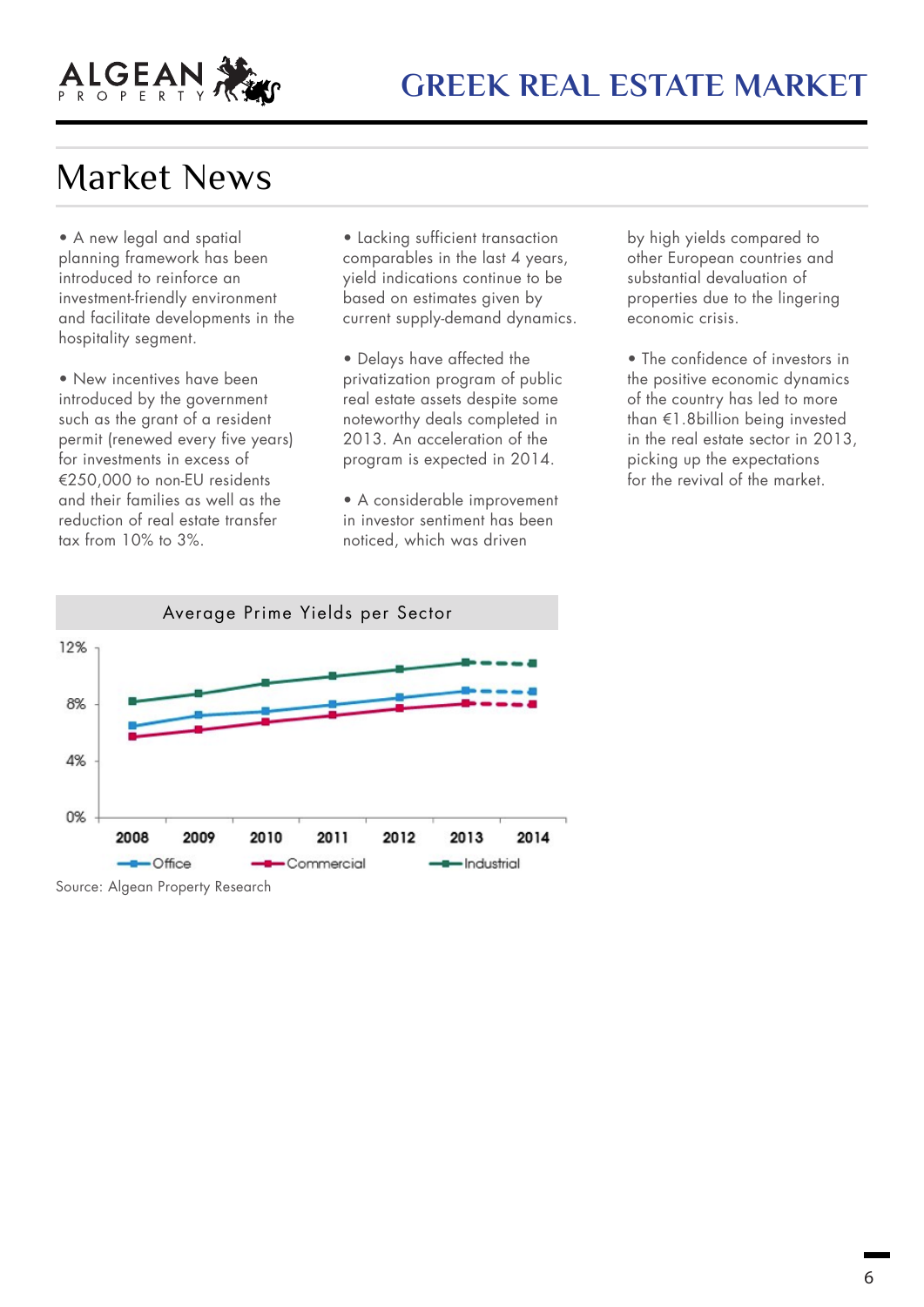### Major Real Estate Deals in 2013

ALGEAN

| Investor                                             | Amount<br>(in mil $\epsilon$ ) | <b>Property/Company</b>                              | <b>Description</b>                                                                                                                                                                               |
|------------------------------------------------------|--------------------------------|------------------------------------------------------|--------------------------------------------------------------------------------------------------------------------------------------------------------------------------------------------------|
| <b>Invel Real Estate Partners</b>                    | 653                            | NBG Pangaea Real Estate<br><b>Investment Company</b> | Acquisition of a 66% stake in NBG Pangaea Real Estate Investment<br>Company from the National Bank of Greece. NBG will have the<br>management of the company for the next 5 years                |
| Jermyn Street Real Estate<br>Fund                    | 400                            | <b>Astir Palace Resort</b>                           | 90% stake in Astir Palace from Saudi Arabian fund ACG, which is<br>allied with the Turkish Dogus Group and four other Arab funds for<br>the development of an exclusive hotel and private villas |
| <b>Fairfax Financial Holdings</b>                    | 164                            | <b>Eurobank Properties REIC</b>                      | Fairfax increased its stake to the listed REIC from 19% to 42%                                                                                                                                   |
| <b>Eurobank Properties REIC</b>                      | 145                            | Office Buildings/TAIPED                              | Sale and lease back agreement for 14 public office buldings. The<br>agreement is for 20 years                                                                                                    |
| NBG Pangaea Real Estate<br><b>Investment Company</b> | 120                            | <b>COSMOTE Headquarters</b><br>Karela S.A.           | Acquisition of 61,000 sqm office building in Attiki Odos. The<br>building is fully let to COSMOTE                                                                                                |
| NBG Pangaea Real Estate<br><b>Investment Company</b> | 115                            | <b>Office Buildings/TAIPED</b>                       | Sale and lease back agreement for 14 public office buldings. The<br>agreement is for 20 years                                                                                                    |
| <b>Dmitry Rybolovlev</b>                             | >100                           | Skorpios island                                      | Acquisition of Skorpios, the private Greek island owned by Athina<br>Onassis Roussel the sole heir of Aristotelis Onasis                                                                         |
| <b>Eurobank Properties REIC</b>                      | 50                             | 4 DYI Stores                                         | Acquisition of 4 DYI stores with total surface of 65,000sqm. The<br>buildings are leased by the retail chain Praktiker                                                                           |
| <b>Eurobank Properties REIC</b>                      | 17                             | 3 Logistic parks                                     | Acquisition of 3 buildings with total surface of 38,000sqm in the<br>area of Aspropyrgos. The buildings are fully let                                                                            |
| Athens University of<br>Economics & Business         | 10.5                           | <b>Office Building</b>                               | Acquisition of 5,000 sqm office building in the center of Athens                                                                                                                                 |
| Grupo Dolphin                                        | 10.3                           | <b>BNP Paribas office building</b>                   | Acquisition of 5,000 sqm office building in Vasilissis Sofias Avenue                                                                                                                             |
| <b>UAE Embassy</b>                                   | 8                              | Athens Executive Apartments                          | A building with 15 luxury apartments in the region of Palaio<br>Psychiko                                                                                                                         |
| <b>Marinopoulos Group</b>                            | 6                              | City Gate                                            | Acquisition of the City Gate shopping centre in Thessaloniki                                                                                                                                     |
| Qatar royal family                                   | 5                              | Oxia Island                                          | The 1,236-acre uninhabited island of Oxia in the Ionian Sea was<br>bought by Qatar's royal family for a hospitality investment of over<br>€300mil                                                |
| M. Prada                                             | 4                              | Land in Meganisi                                     | Acquisition of land in the Ionian Island Meganisi for development<br>of holiday homes                                                                                                            |

Sources: Algean Property Research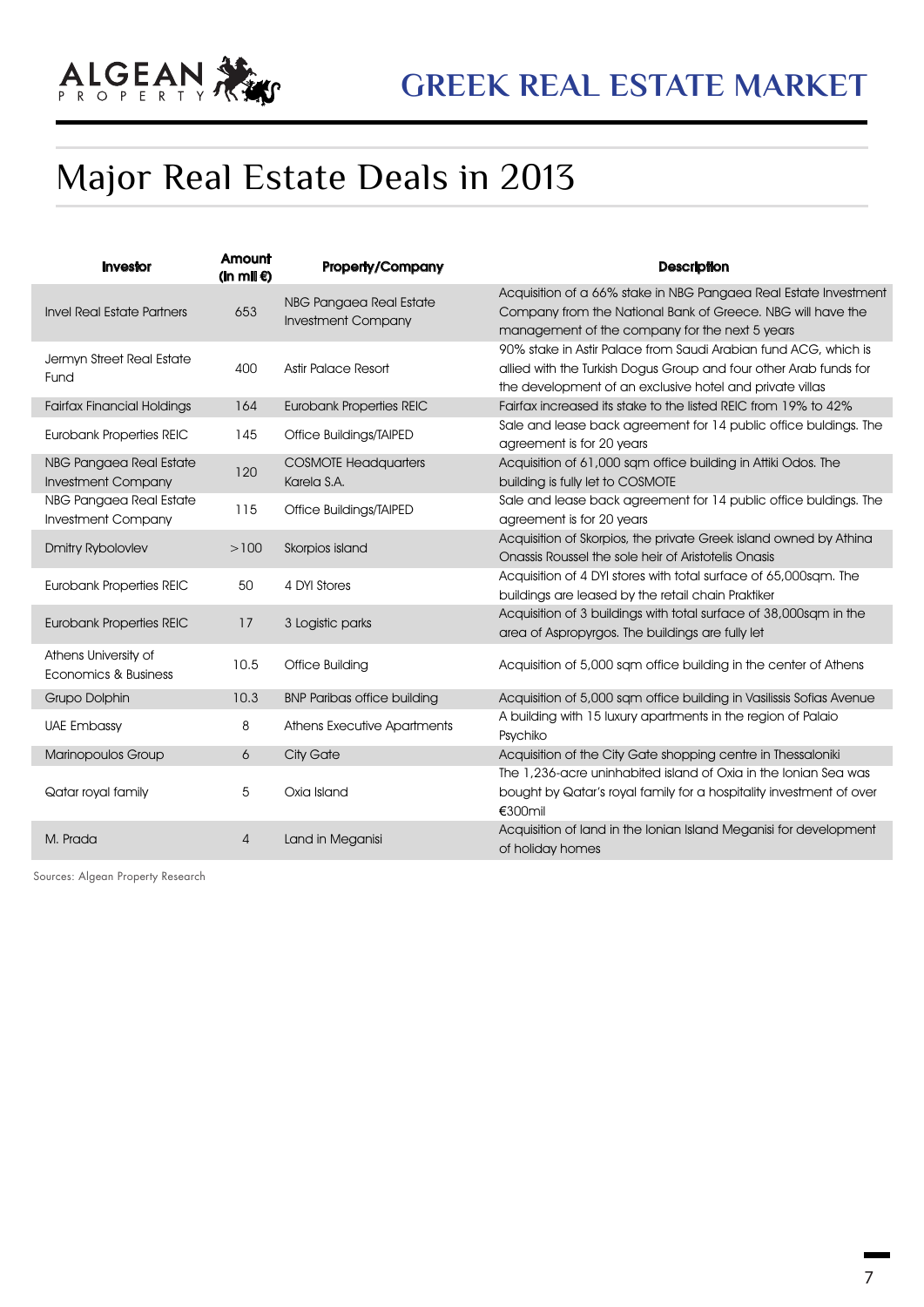

# Key Figures

The existing Greek residential market can be described by the following figures:

a) Residential prices continued their downward trend in 2013 albeit at a slower pace at -10.3% while a further drop of 6% is projected for 2014. The cumulative drop in prices is circa 35-40% since the beginning of the crisis in 2008.

b) The number of residential transactions with MFI intermediation in 2013 is estimated at only 23,800, more than an 80% decrease compare to the peak level of 2007 when

148,000 residential transactions were recorded.

c) The completion of new residential properties has shrunk to 11,500 during 2013, which is considerably lower than 2007 when 105,000 new apartments were built. At the same time, there is a significant stock of more than 200,000-250,000 unsold properties.

d) There is weak demand, especially from local buyers due to contraction of their financial position, raise of property taxes and strict terms for house mortgages.

On the positive side, major banks are offering to lend over €650-700million for mortgages during 2014, more than three times the amount of 2013. In addition, the decline of new house completion during the period of 2007-2013 and the growing demographic needs are expected to slightly increase the demand for new residences. In an effort to revive the housing market, the Greek government has reduced the real estate transfer tax from 10% to 3% as well as offering residence permit to non-EU investors purchasing or renting property worth over €250,000.



Sources: Bank of Greece

# In an effort to revive the housing market, the Greek government has reduced the real estate transfer tax from 10% to 3%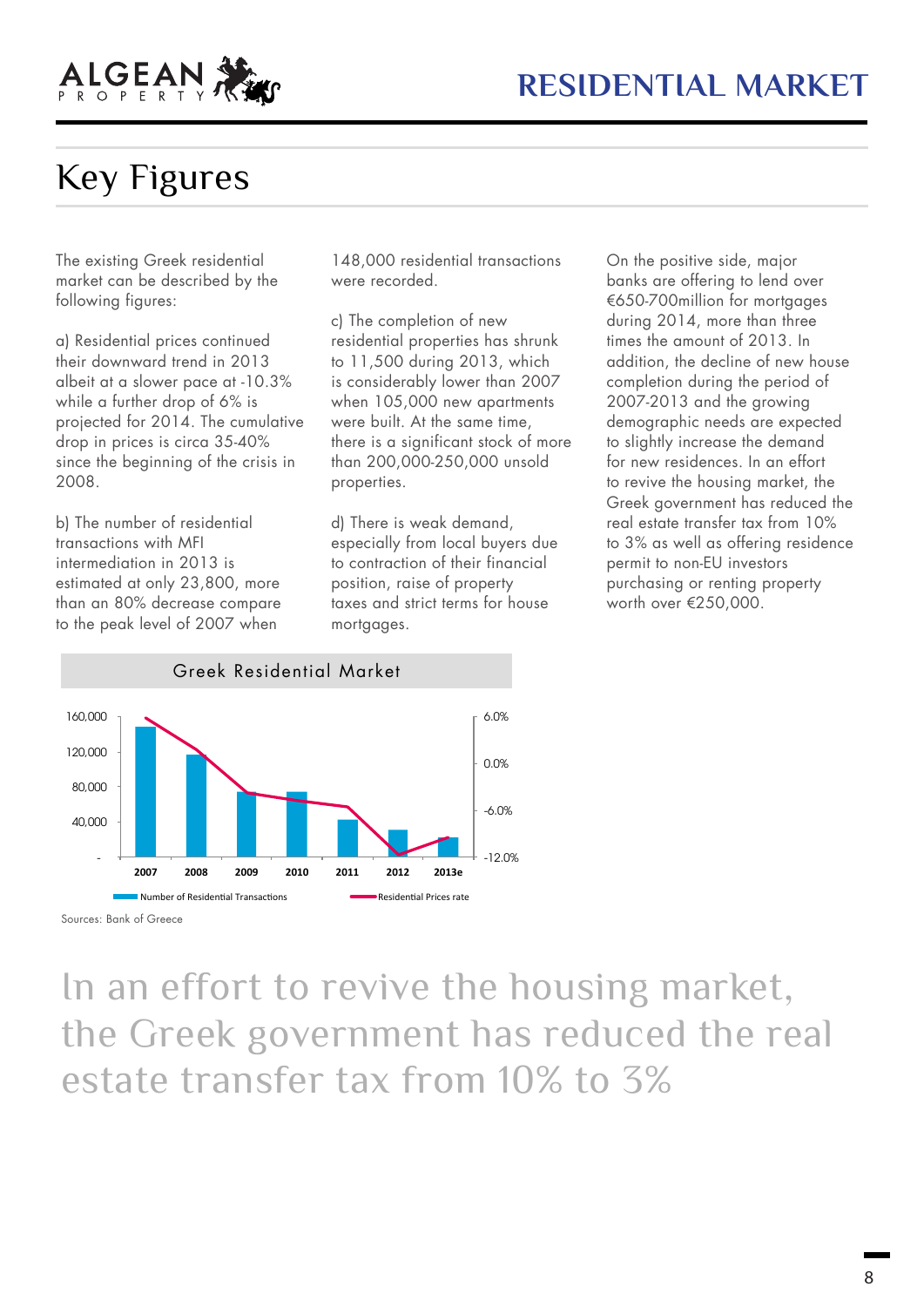

The Greek holiday home market is a new and unexplored market that has only very recently been exposed to foreign investors. The additional incentives to foreigners from the recent reforms in the real estate legislative context and the

transparent, straightforward and secure transaction framework in the Greek real estate market are expected to boost overseas interest for holiday homes. Greece has an attractive climate, affordable living costs, excellent quality of

life, rich history and culture and all the necessary facilities to draw the attention of foreign buyers to the holiday home market.

#### Steps for buying property in Greece

- 1. Appointing a real estate advisory firm
- 2. Legal and technical due diligence
- 3. Preliminary contract
- 4. Deposit of Transfer Tax
- 5. Final contract & registration of property transfer

### Demand

The demand from UK and other EU investors is always strong

There is little interest from local buyers under the current circumstances. However, increasing interest from abroad has already been observed during the second half of 2013 and is expected to strengthen during 2014. In 2013, the foreign capital income from property acquisition reached €168million, around 50% above the figures of 2012. In the same context the statement from the global credit rating agency Fitch showed growing prospects in the Greek holiday home market

driven by considerable interest from foreigners and expatriates. The demand from UK and other EU investors is always strong, but core demand is coming from Chinese and Russian investors, who are looking to benefit from a residence permit for investments in excess of €250,000 - similar incentive is also offered from Spain and Portugal for investments over €500,000 and in Cyprus for investments of over €300,000. According to latest enquiries, demand is focusing on Crete, Cyclades and Corfu.

# Supply

The existing stock in the market remains constant at approximately 50,000 newly-built holiday homes, as no substantial amount of new holiday homes has been built in the last years. Moreover the supply of high-quality holiday homes is limited.

The current stock is inadequate to cover the growing demand so an increased investment activity for holiday homes is projected for the following years.

A prime holiday home must have a number of features, regardless of buyer profile. The key features are

a sufficient number of bedrooms (more than three), a swimming pool and high quality fittings. In addition a number of other features like sea views, on-site amenities, a short distance from the airport and proximity to the beach could be considered valuable features.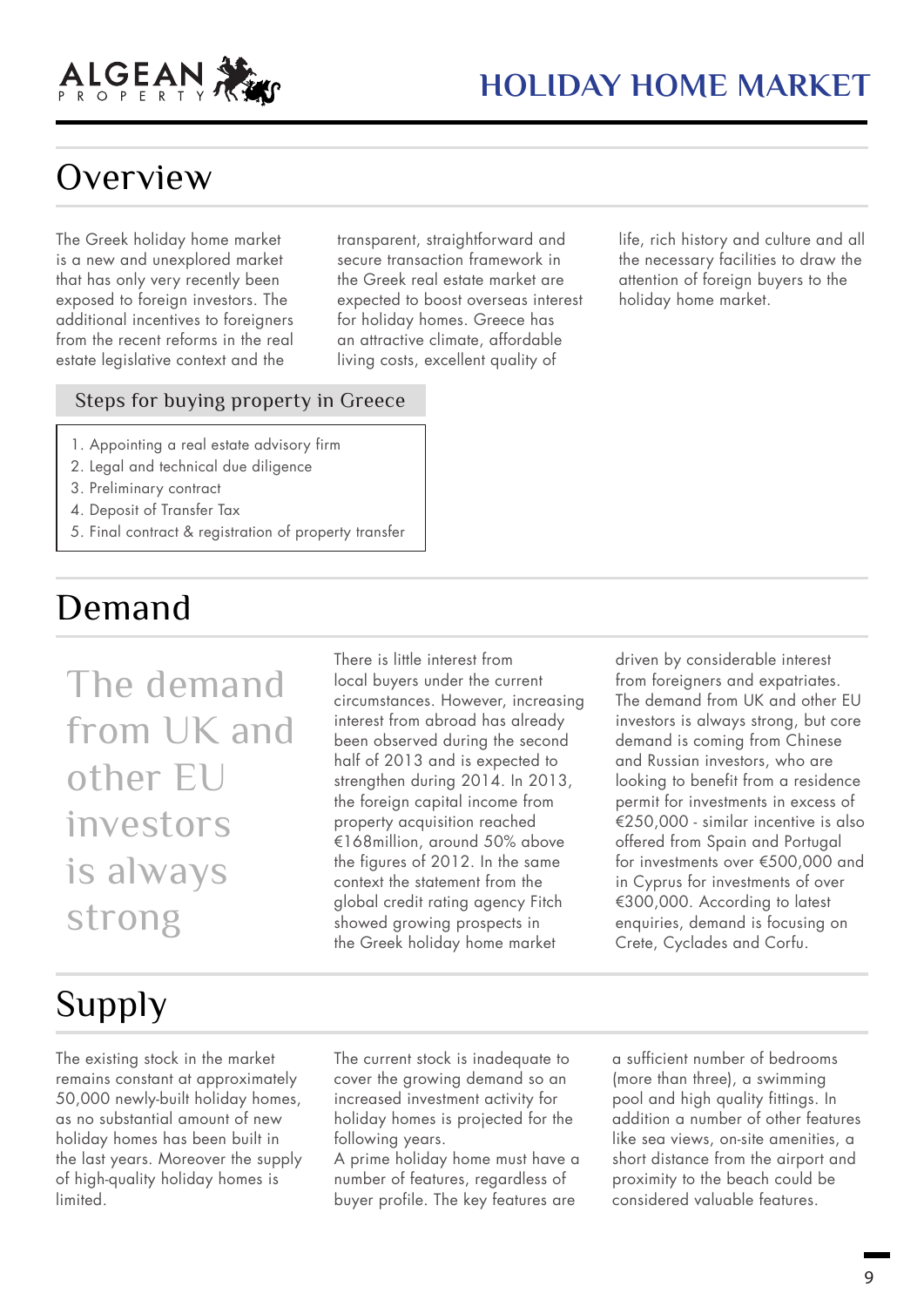

### Prices-Transaction trend

The price performance of holiday homes is influenced by the downward trend of the residential market and the lasting financial crisis in Greece even though it could vary wildly, depending on a range of factors. As described above, the price is determined by some features

such as the presence of sea views, proximity to beaches, the scale of development as well as other factors that enhance the uniqueness of the property. However, committed buyers should expect to find outstanding bargains as the market is still at the early stages of recovery.

The number of transactions was lower during the last years while an increase is shown from the second half of 2013. A strong revival of transactions from 2014 onwards is expected, led by the growing interest from abroad.

# **Outlook**

The holiday home market is without doubt a very promising part of the Greek real estate sector. The new legal and spatial planning framework is successfully facilitating foreign investment in this sector.

Rising tourism expectations for Greece are anticipated to strengthen the demand in the holiday home market as it is noted that satisfied visitors are more likely to purchase a holiday home and tourist arrivals tend to mirror

the profile of international buyers at a location. The percentage of European visitors in Greece is almost 88%, whilst Germany and the United Kingdom usually rank at first and second position. However, it is noteworthy that during 2013 arrivals from China, Russia, Turkey and USA have shown a remarkable increase of 132%, 55%, 38% and 25% respectively.

The holiday home buyers can be divided into three types: those

who acquire a property only for their vacations, those who want a retirement home and those who see it as an investment and expect a high return either by renting the property or sell in the future with better terms. According to McKinsey's report "Tourist Strategic Planning for 2021", the attainable target for the Greek holiday home market is to achieve over 8,000 sales of holiday homes per year with €2.4 billion of estimated receipts.

The attainable target for the Greek holiday home market is to achieve over 8,000 sales of holiday homes per year

### Top 10 Origin Markets by Market Share in International Tourist Arrivals, 2013 Germany, 12.7%



Source: ELSTAT, Bank of Greece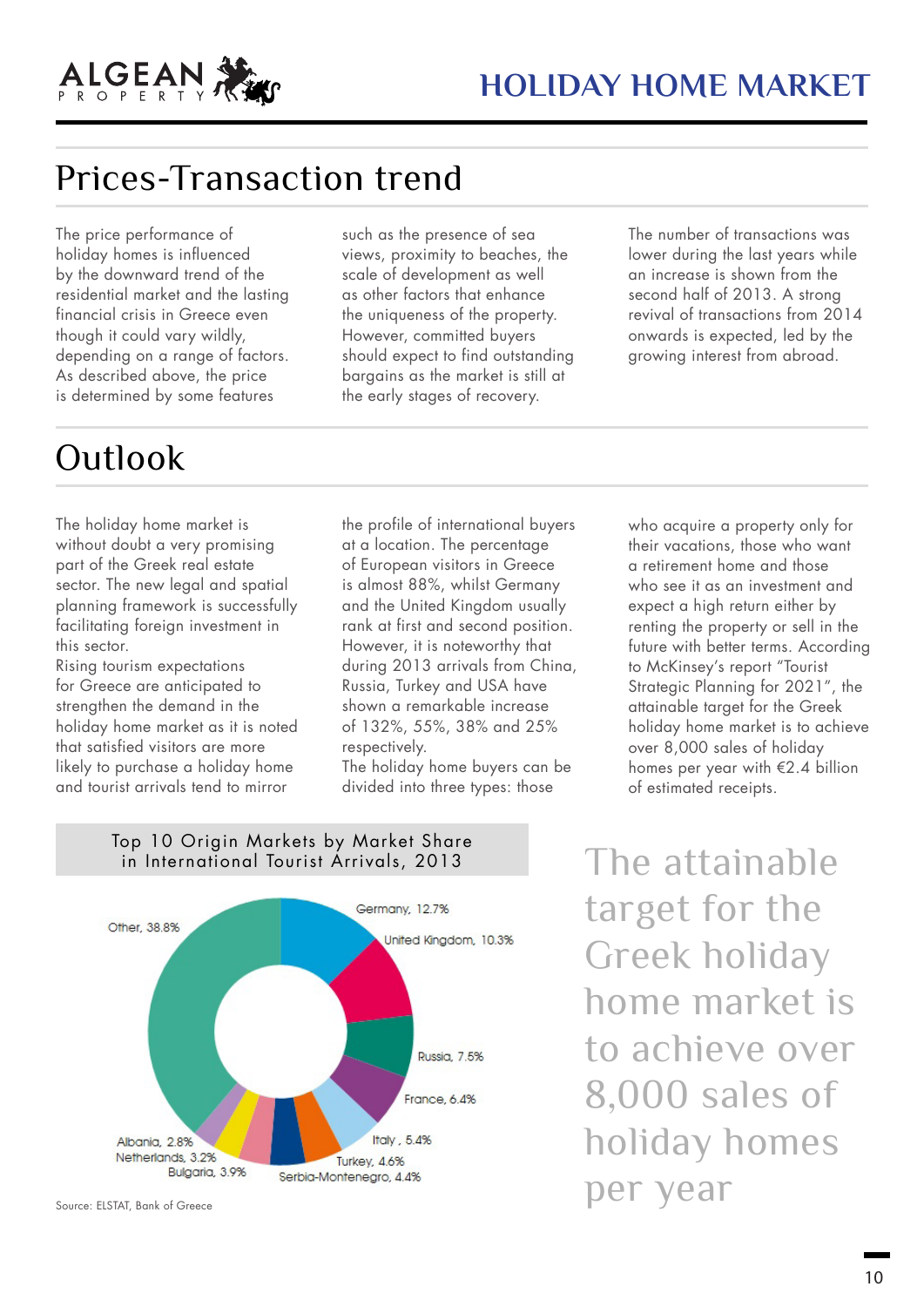# Reasons for buying property in Greece

A residence permit is granted for investments in excess of €250,000 to non-EU residents and their families

ALGEAN

#### DESTINATION

• Access:

A central location at the crossroads of three continents allows easy and direct access from most parts of the world (London & Moscow in circa 3.5 hours, and Dubai in circa 5 hours).

• Temperate Climate:

More than 300 days of sunshine a year - the winters are short and mild while the summers are hot and dry with cooling breezes.

• Infinite coastline: The longest Mediterranean coastline - lengthier than the coastlines of Italy, Spain, Cyprus and France combined.

• Geographical Diversity: Over 250 mountains (Mount Olympus 2,917 m), 2,000 islands, 60 lakes and 25 rivers while 25% of the territory is covered with forests (the 4th most in the EU).

#### INVESTMENT

• Competitive prices compared to other Mediterranean destinations. • A residence permit is granted for investments in excess of €250,000 to non-EU residents and their families. • Overall low transaction costs • Relatively low cost of living

(about 20% lower than the UK). • High rental yields for high quality holiday homes in good locations.

#### LIFESTYLE:

• Quality:

Mediterranean, outdoorsy, culture, healthy and social.

• Convenient:

English is widely spoken, foreign newspapers and satellite television are widely available while satellite broadband internet covers 100% of the Greek inhabited territory.

• Health:

Well developed private and public healthcare systems.

• Education:

High standard education system offering good foreign private schools and top performing universities.

• Safe:

One of the lowest crime rates in Europe with fewer than 60 recorded robberies per 100,000 people according to United Nations Office on Drugs and Crime.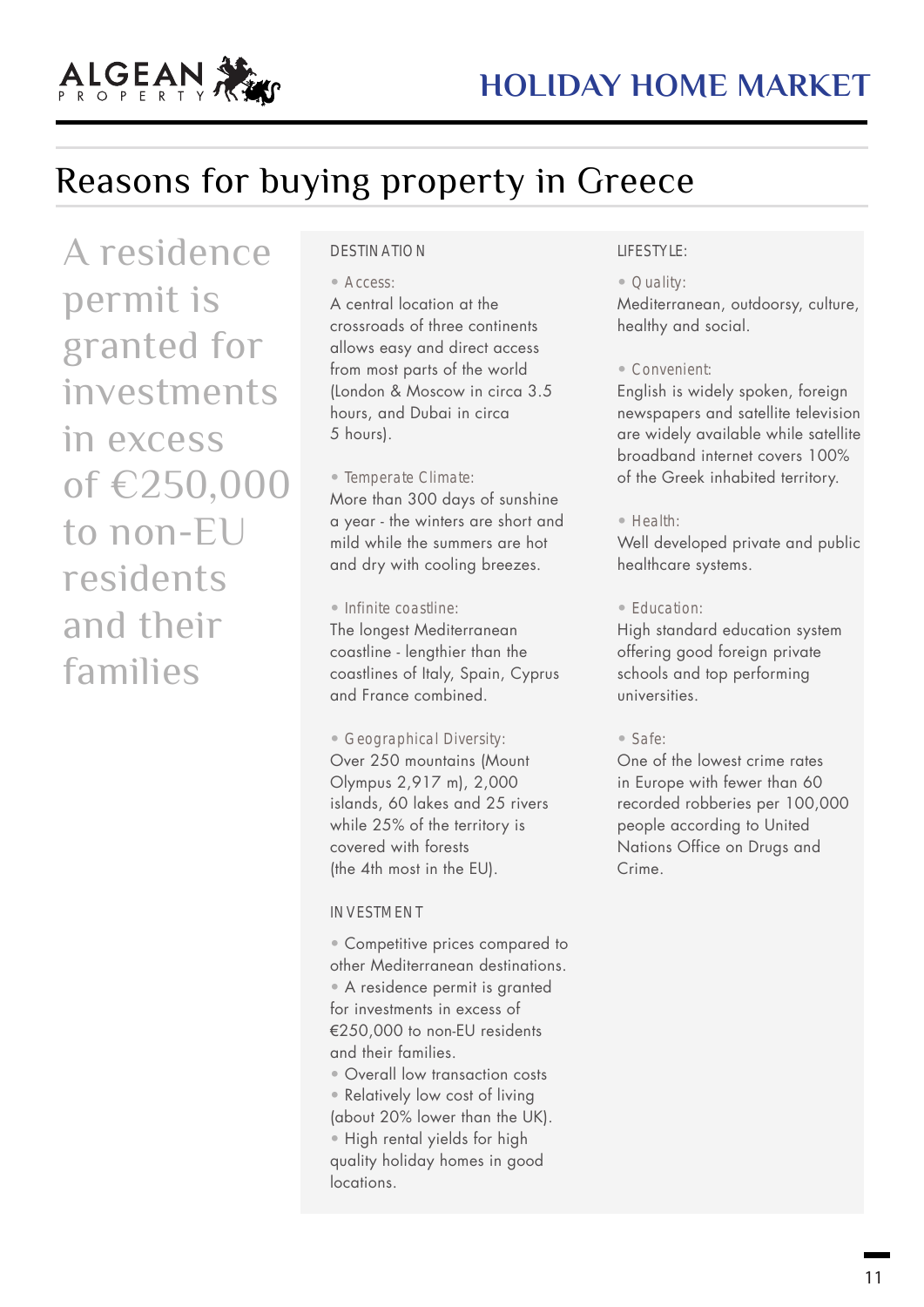

The hospitality sector has developed and become the most attractive investment option of the Greek economy. The primary reasons are the new legislative framework, the privatization program of exceptional public real estate assets and the offer of

high public grants for hospitality developments. The new legislative framework provides a transparent and less bureaucratic investment environment, offering additional incentives to investors. The development of integrated resorts has been introduced for the first

time with beneficial spatial and building terms and conditions. Integrated resorts are complexes that could combine more than one hospitality development such as hotels, villas, golf courses, ski resorts and spa centres.

### Perspectives



# The prime hospitality development in Greece is a new emerging market

Source: Bank of Greece

Greece is a well known global tourism destination, even though the prime hospitality development in Greece is a new emerging market which has to meet a growing demand. It combines unique locations for developing integrated resorts with well-educated and highly experienced staff. Moreover, easy and direct access from most of the world and the great

Mediterranean climate allow for a successful year-round operation. Growing Greek tourism could be promoted with the development of special types of holiday, aiming to differentiate the Greek experience, prolong the vacation period and delve into previously untapped tourist resources. The key actions on that front are enhancing the classic "Sun & Beach" model with

more exclusive facilities and further developing special types with major advantages such as conference exhibition facilities and MICE, religious, therapeutic and medical, cultural, gastronomy, outdoor and sea activities and sea and yachting tourism.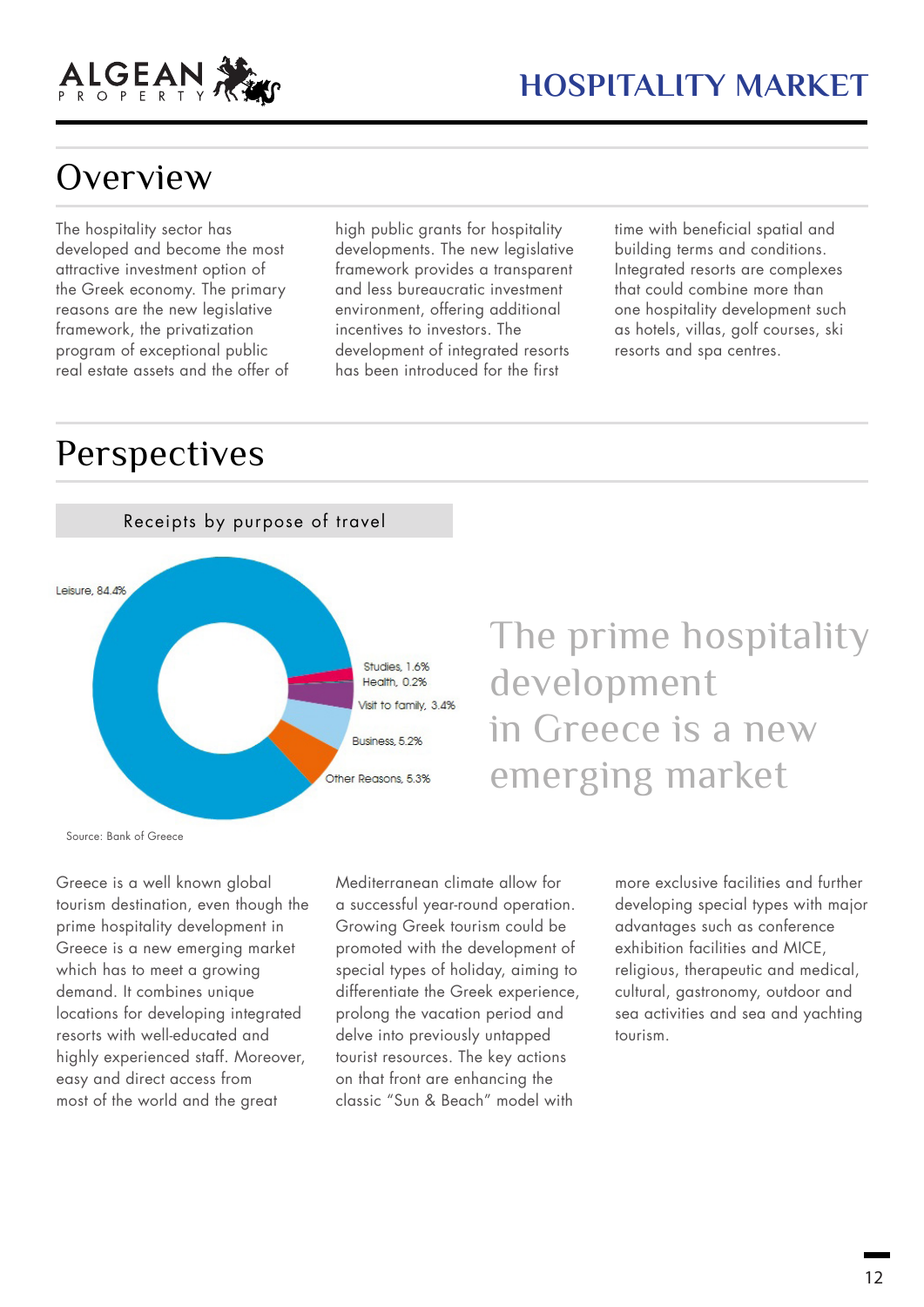# Key Tourist Products in Greece

The development of special types of holiday, aiming to differentiate the Greek experience, prolong the vacation period and delve into previously untapped tourist resources

ALGEAN

#### SUN & BEACH:

Greek tourism must focus on more luxury and exclusive accommodation including golf courses, marinas, spa centres and other exclusive facilities in order to attract tourists with higher income. Note that the income from an average tourist is €750, compared to €2,000-2500 in luxury tourism.

#### MICE:

The development of the MICE (Meetings, Incentives, Conferences and Exhibitions) industry could be achieved by upgrading the current infrastructure and by targeting promotion to global unions (scientific, medical).

#### RELIGIOUS:

Byzantine and post-Byzantine churches, small chapels, impressive cathedrals and monasteries are located both in the countryside and the cities, revealing country's rich religious heritage. Greece is a perfect destination for thousands of religious pilgrims.

#### THERAPEUTIC & MEDICAL:

Greece offers excellent medical services, modern medical centres and competitive prices, along with natural thermal springs with healing qualities.

#### CULTURAL:

The upgrading of the infrastructure and services in the museums and archeological and culture sites could attract thousands of visitors who are interested in the rich culture and history of Greece.

#### GASTRONOMY:

Exclusive healthy local products and a culinary tradition of over 4,000 years make Greece an ideal gastronomic destination. Additional incentives could be offered from the unique vineyards open to visitors for wine tasting and tours.

#### OUTDOOR AND SEA ACTIVITIES:

A diverse landscape comprised of a mountainous mainland and the longest Mediterranean coastline provides significant activity options in the outdoors. Greece offers investment opportunities for hospitality developments for hiking, climbing, rafting, wind surfing, scuba diving, canoe-kayaking, skiing (around 20 operating ski resorts with high-quality infrastructure) and other outdoor activities.

#### SEA & YACHTING:

There is an insufficient number of marinas and yacht harbors compared to the country's potential. The yachting sector is significantly increasing so Greece must take advantage of its long coastline and innumerable islands. Also it is necessary to develop more Greek ports in order to host more cruises.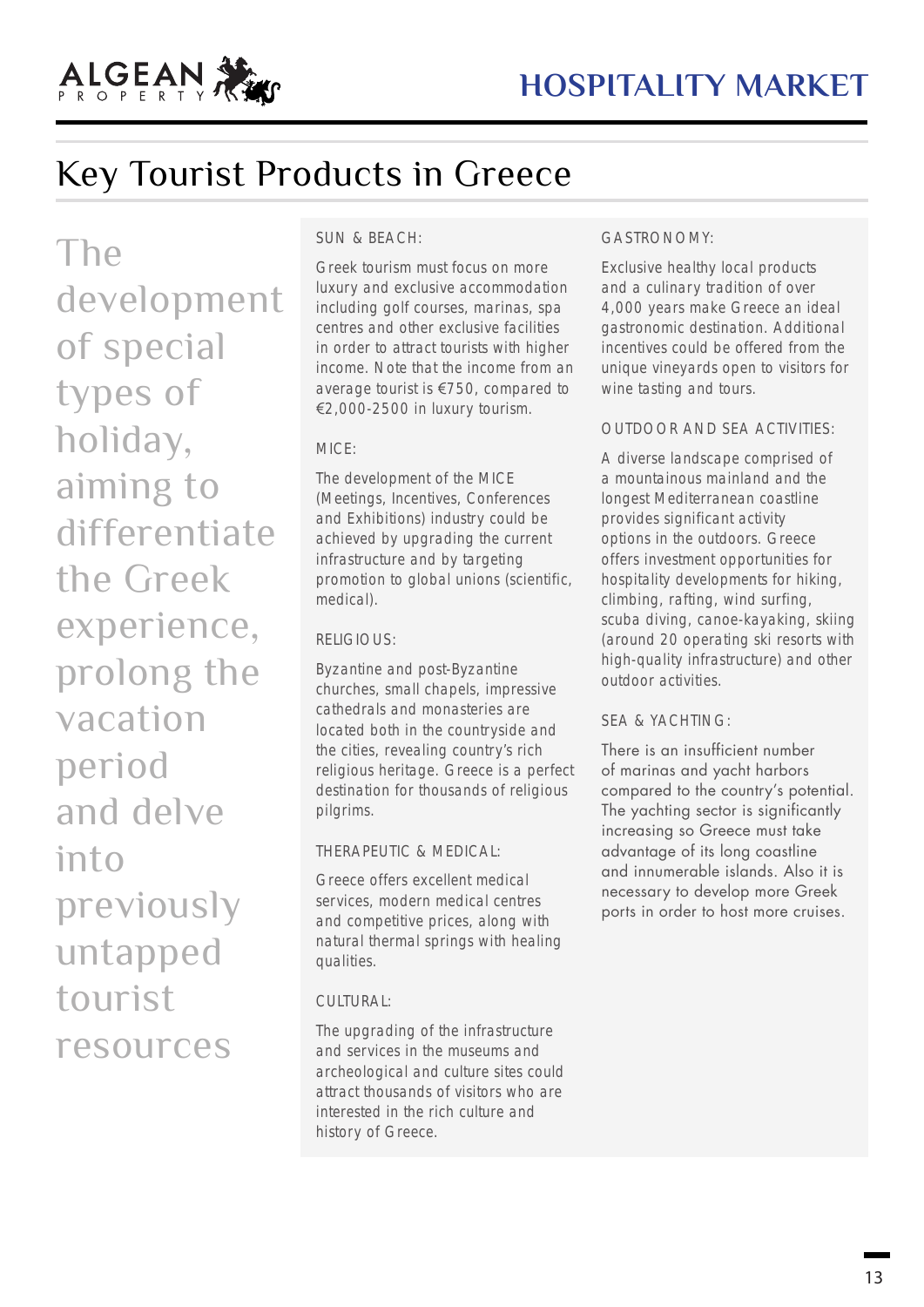

# Supply

In 2013, the hotel capacity in Greece amounted to 9,677 hotel units with 773,445 beds. This remained essentially unchanged during the last five years (2009- 2013) as only 914 new hotel units with nearly 63,400 beds launched their operation, and more than 600 units with 34,500 beds closed during the same period. The interesting conclusion is that approximately 75% of new hotel

units are included in the top three categories, and only 3% of the closed hotel units belonged to the same categories.

According to the data from the Hellenic Chamber of Hotels only 3.7% of the hotel units are listed in the upper category while a considerable amount of them are old or need a renewal.



Taking a look to the hotel bed distribution by prefecture, anyone could easily realize the substantial lack of supply in some prefectures with an existing track record and great tourism potential such as the Cyclades, the Aegean islands and the Ionian islands. Apart from the insufficient quality supply, there is also a limited supply of international brands operating in the Greek hospitality market.

An investment of €26billion from both private and public funds would be required for the development of the hospitality sector in the next eight years, based on the latest report from McKinsey. The vast majority of the investment, near to €14billion, involves developments of integrated resorts, hotel units, villas and holiday homes for renting. According the same report the lack of hotel beds to accommodate the growing demand is over 150,000, while around 80,000 bedrooms in the existing stock need to be refurbished.

Source: SETE, Hellenic Chamber of Hotels

| Hotel Capacity in Greece |                    |       |                    |        |                   |       |  |
|--------------------------|--------------------|-------|--------------------|--------|-------------------|-------|--|
|                          | <b>Hotel Units</b> |       | <b>Hotel Rooms</b> |        | <b>Hotel Beds</b> |       |  |
|                          | Number             | $\%$  | Number             | $\%$   | Number            | $\%$  |  |
| $1*$                     | 1,478              | 15.3% | 28,334             | 7.1%   | 54,226            | 7.0%  |  |
| $2*$                     | 4,203              | 43.4% | 119,157            | 29.7%  | 223,932           | 29.0% |  |
| $3*$                     | 2,358              | 24.4% | 95,674             | 23.8%  | 183,722           | 23.8% |  |
| $4*$                     | 1,277              | 13.2% | 100,289            | 25.0%  | 194,010           | 25.1% |  |
| $.5*$                    | 361                | 3.7%  | 57,878             | 14.4%  | 117,555           | 15.2% |  |
| Total                    | 9,677              | 100%  | 401,332            | 100.0% | 773,445           | 100%  |  |

Source: SETE, Hellenic Chamber of Hotels

#### $1<sub>A</sub>$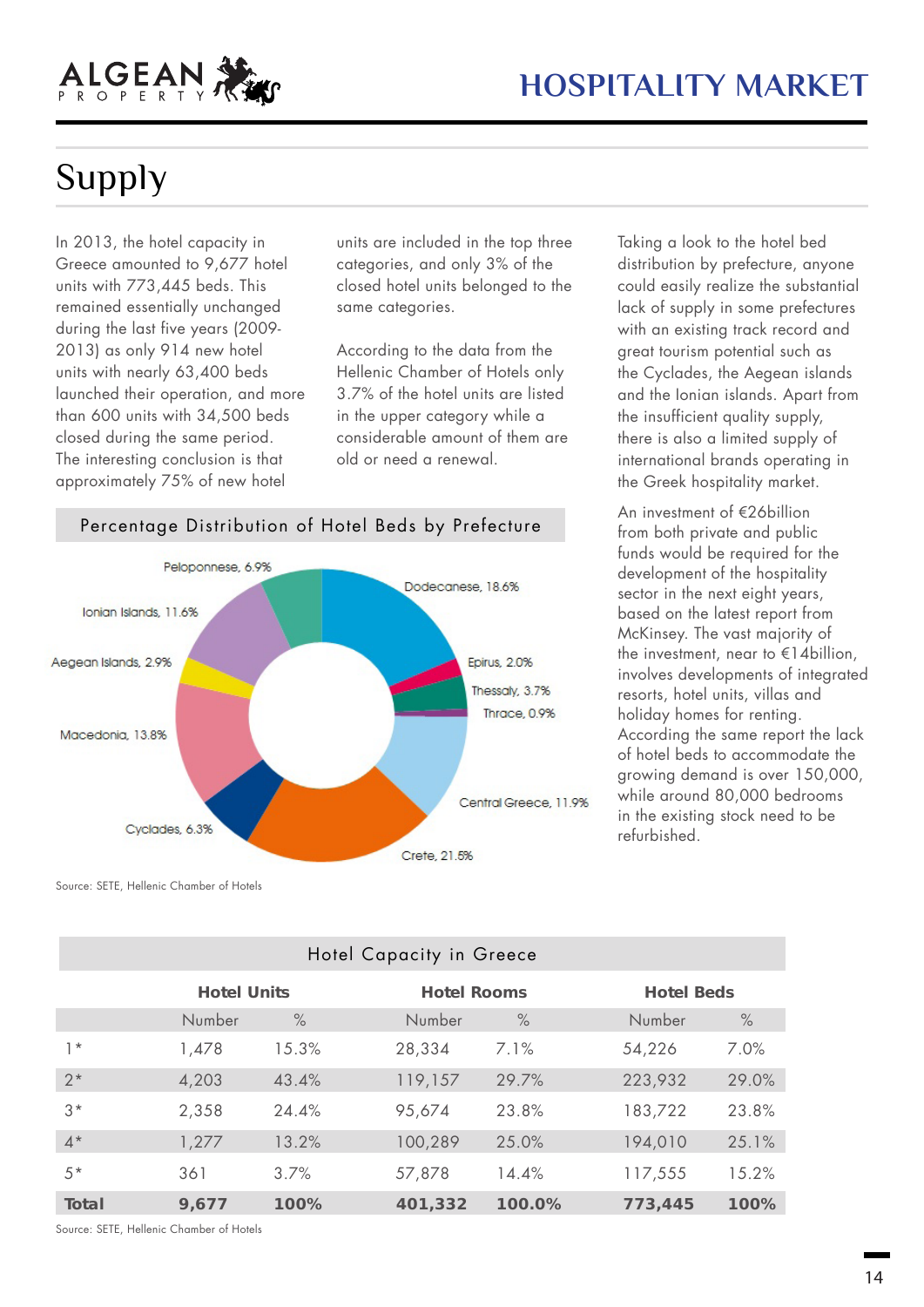



ALGEAN

The strong interest from local and foreign investors for the hospitality development sector translated to some important deals during 2013. Without doubt, the most impressive deal was the acquisition of Astir Palace Resort (90%) for €400million from the Saudi Arabian fund ACG with the Turkish Dogus Group and four other Arab funds. The plan is the development of a 7 star hotel and 12-15 luxury villas of which each will be worth over €30million. Other major deals were the land acquisition of the Ionian Island Meganisi for development of holiday homes and the acquisition of the uninhabited island of Oxia in the Ionian Sea for a hospitality investment of over €300million. Moreover the Hellenic Republic Asset Development Fund concluded some important deals in the hospitality sector like the

following:

a) Pravita Estate - development of an integrated resort with golf courses in Polygyros, Chalkidiki. The budget is €800million. b) Itanos, Gaia – investment of €300million for 5 hotel units with golf courses and spa in Siteia, Crete by Loyalward company c) Kilada Hills - A 5 star resort with a championship level golf course in Argolida by MindCompass d) Ithaca Resort – development of a luxury integrated resort, comprised of a 5 star hotel, luxury villas, marina and conference hall in Ithaca. The development cost is estimated at €400million. In March 2014, the Hellenic Republic Asset Development Fund announced that an investor group, led by Lamda Development (Latsis Group) in partnership with the Chinese conglomerate Fosun,

Al Maabar a real estate company linked to Abu Dhabi's sovereign wealth fund and other European investors, is qualified as the preferred investor for a 99-year lease of the 620 hectares Hellenikon site at the cost of €915million. The over €7billion investment plan will include residential communities, hotels, shopping centres, marinas, theme parks, art and cultural museums, sport and recreational venues as well as one of World's largest metropolitan parks (circa 2 hectares).

Furthermore a number of additional transactions are in the pipeline and are expected to conclude in 2014 as the latest developments have led large hotel development companies to target the Greek hospitality market.

# **Outlook**

The revival of real estate activity in Greece will start from the hospitality sector

The progress of the Greek economy and the implementation of the necessary structural reforms have led to the improvement of the investment sentiment. Furthermore the great potential of Greek tourism, along with the incentives from the new legislative framework, make the hospitality sector the most promising sector of the Greek

economy. The Greek tourism sector offers unlimited perspectives, and the image of Greece as a tourist destination is expected to improve radically following the completion of the major planned developments. The revival of real estate activity in Greece will start from the hospitality sector.

| Market Trends             |         |       |               |               |  |  |  |  |
|---------------------------|---------|-------|---------------|---------------|--|--|--|--|
|                           | Stock   | Price | Demand        | Supply        |  |  |  |  |
| Residential Market        | 250,000 |       | $\rightarrow$ | $\rightarrow$ |  |  |  |  |
| Holiday Home Market       | 50,000  |       | $\rightarrow$ |               |  |  |  |  |
| <b>Hospitality Market</b> | 9,677   |       |               |               |  |  |  |  |

Source: Algean Property Research